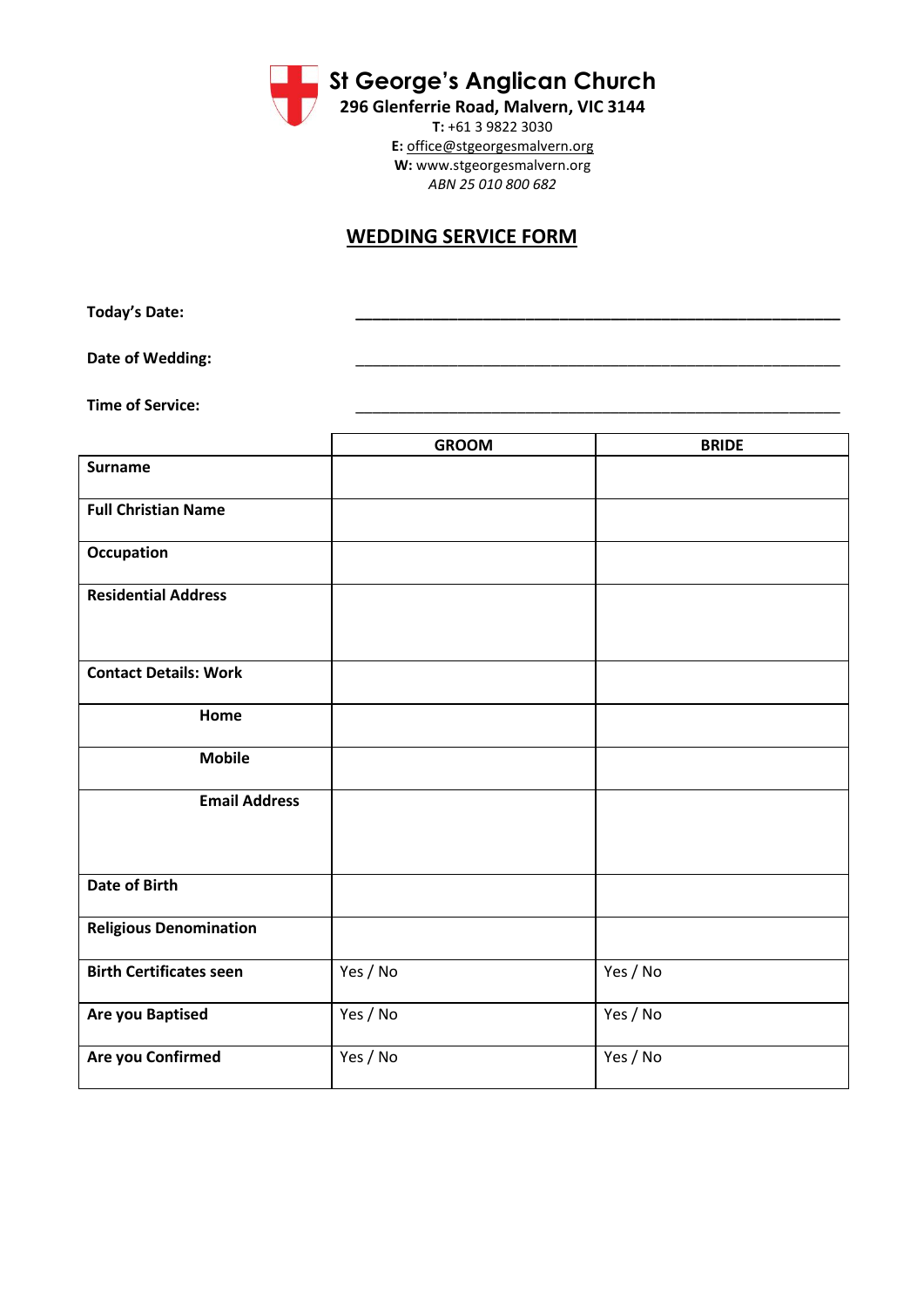

| Interviews:                          |              | <b>Date</b> |                         | <b>Time</b>         |                    |
|--------------------------------------|--------------|-------------|-------------------------|---------------------|--------------------|
| <b>First</b>                         |              |             |                         |                     |                    |
| Second                               |              |             |                         |                     |                    |
| <b>Third</b>                         |              |             |                         |                     |                    |
| Rehearsal                            |              |             |                         |                     |                    |
| <b>Marriage Preparation Courses:</b> |              |             |                         |                     |                    |
| <b>Discussed</b>                     | Yes / No     |             |                         |                     |                    |
| <b>Brochures sent to party</b>       | Yes / No     |             |                         |                     |                    |
| <b>Party attended courses</b>        | Yes / No     |             |                         |                     |                    |
|                                      |              |             |                         |                     |                    |
|                                      |              |             | <b>SERVICE PLANNING</b> |                     |                    |
| <b>Aim for the Service:</b>          |              |             |                         |                     |                    |
|                                      |              |             |                         |                     |                    |
| <b>Numbers:</b>                      |              |             |                         |                     |                    |
| <b>Bridesmaid/s</b><br><b>Guests</b> | Groomsman/en |             | Page boys               | <b>Flower girls</b> | <b>Bridal cars</b> |
|                                      |              |             |                         |                     |                    |
|                                      |              |             |                         |                     |                    |
| Video at the church:                 | Yes / No     |             |                         |                     |                    |
| Lighting at the church:              | Yes / No     |             |                         |                     |                    |